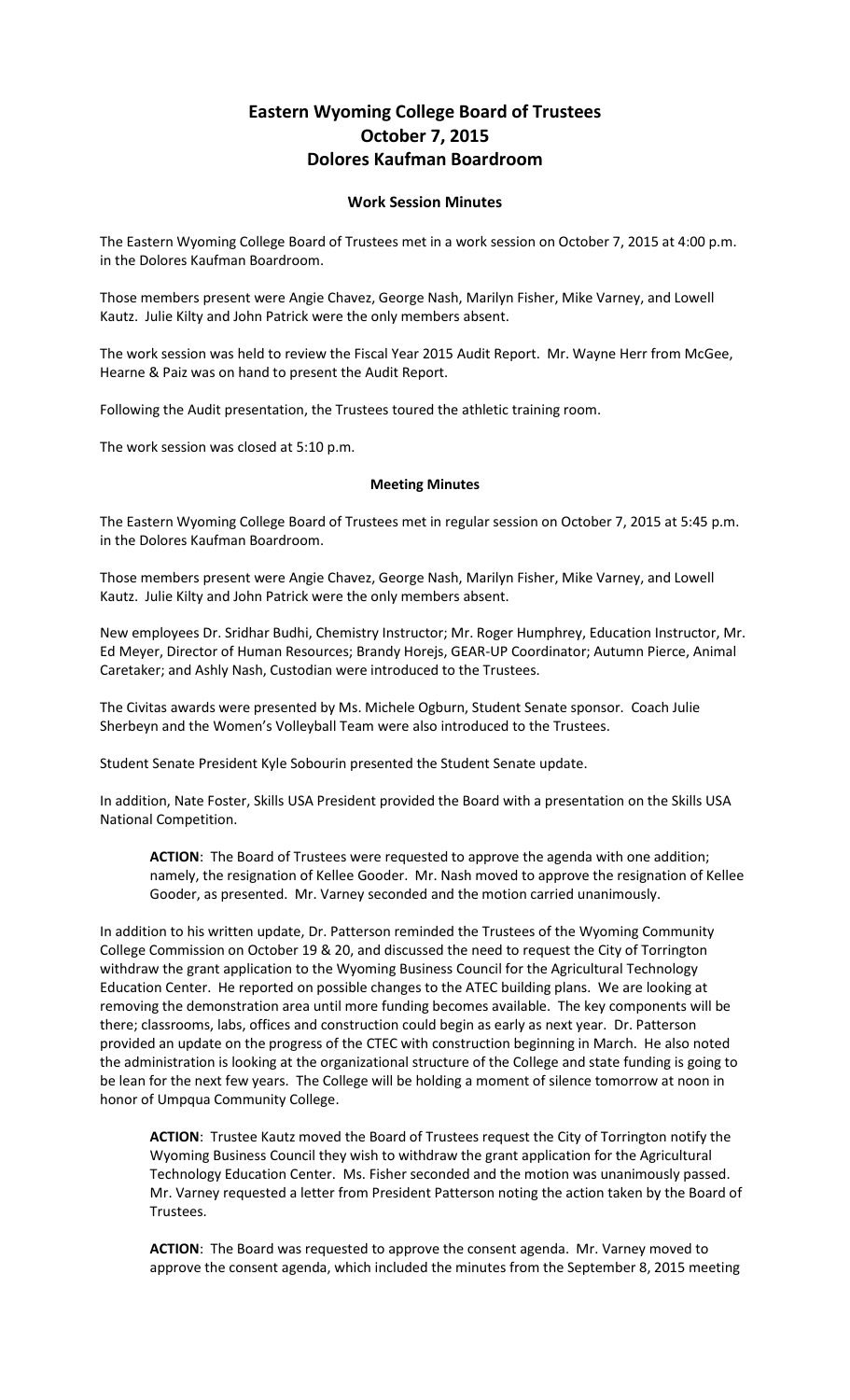and executive session, and the September 18, 2015 special meeting. Second by Mr. Nash and the motion carried unanimously.

**ACTION**: Mr. Laher presented the financial report and Mr. Jarvis presented the projects update. A motion was made by Ms. Fisher to approve the financial report, as presented. Mr. Varney seconded and the motion was unanimously passed.

**ACTION**: The FY-15 Audit Report was presented during the work session. Mr. Laher thanked all the employees that provided help with the audit report and requested the Board accept the report. Ms. Fisher moved to accept the FY-15 Audit Report. Mr. Nash seconded; motion passed unanimously.

**ACTION**: The Trustees were informed the Director of Institutional Development Selection Committee, with Dr. Patterson's approval, recommended Mr. John Hansen for the vacant Director of Institutional Development position. Mr. Hansen is currently EWC's Communication Instructor and Debate Team Coach. Mr. Meyer requested the Board approve the appointment of John Hansen to this position. Ms. Fisher moved to approve the appointment of John Hansen to the position of Director of Institutional Development, as presented. Mr. Kautz seconded and the motion passed unanimously.

**ACTION**: The Board was requested to approve the resignation of Ms. Kellee Gooder, Director of Residence Life. Mr. Kautz moved and Mr. Varney seconded the motion to approve the resignation, as presented. Motion carried unanimously.

**ACTION**: Dr. Landa requested the Board approve the 2015 Strategic Directions as developed at their September 18, 2015 retreat. Board President Chavez discussed her thoughts relating to diversity and the College's need to have that in the strategic plan, perhaps as a strategic direction. Discussion ensued and it was agreed that diversity would be added to the guiding principles. Mr. Varney moved to approve the 2015 Strategic Directions, as presented. Mr. Kautz seconded and the motion was unanimously passed.

Updates were provided by Academic Services, Student Services, College Relations, Faculty Senate, Staff Alliance and Human Resources.

Director of Institutional Research Kimberly Russell informed the Board of Trustees that the on-campus headcount on the tenth day of classes showed a 14% decrease compared to Fall 2014. Full-time headcount was down 48 students, and part-time headcount was down 36 students for a total decrease of 84 students. The number of first-time, full-time students was up 14 students; and the number of first-time, part-time students was down 6 students for a total increase of 8 first-time students. The number of previously enrolled, full-time students was down 62 students and the number of previously enrolled part-time was down 30 students for a total decrease of 92 previously enrolled students. Firsttime student headcount was 10 below the five-year average for full-time and 26 below the five-year average for part-time students. Previously enrolled student headcount was 44 students below the fiveyear average for full-time and 35 below the five-year average for part-time. Compared to the first day of classes, full-time headcount has decreased by 7 students, and part-time has increased by 13 students. The on-campus tenth day Full Time Equivalency (FTE) showed a decrease of 79.66 FTE compared to Fall 2014. This reflects a decrease of 3.58 FTE from the first day of classes. The Fall 2015 tenth day FTE was 84.68 below the five-year average. Ms. Russell reminded the Trustees that high school students are not included in this report.

In addition, Ms. Russell provided the Douglas Day Ten enrollment report. The report indicated the headcount on the tenth day of classes showed an18.8% increase compared to Fall 2014. Full-time headcount was up 7 students, and part-time headcount was up 11 students for a total increase of 18 students. The number of first-time, full-time students was up 12 students; and the number of first-time, part-time students was up 2 students for a total increase of 14 first-time students. The number of previously enrolled, full-time students was down 5 students and the number of previously enrolled parttime was up 9 students for a total increase of 4 previously enrolled students. First-time student headcount was 5 above the three-year average for full-time and 2 below the three-year average for part-time students. Previously enrolled student headcount was 3 students below the three-year average for full-time and 3 above the three-year average for part-time. Compared to the first day of classes, full-time headcount has increased by 2 students, and part-time has increased by 4 students. Douglas tenth day FTE showed an increase of 7.42 FTE compared to Fall 2014. This reflects an increase of 0.17 FTE from the first day of classes. The Fall 2015 tenth day FTE was 3.7 above the three-year average. This report also does not include high school students.